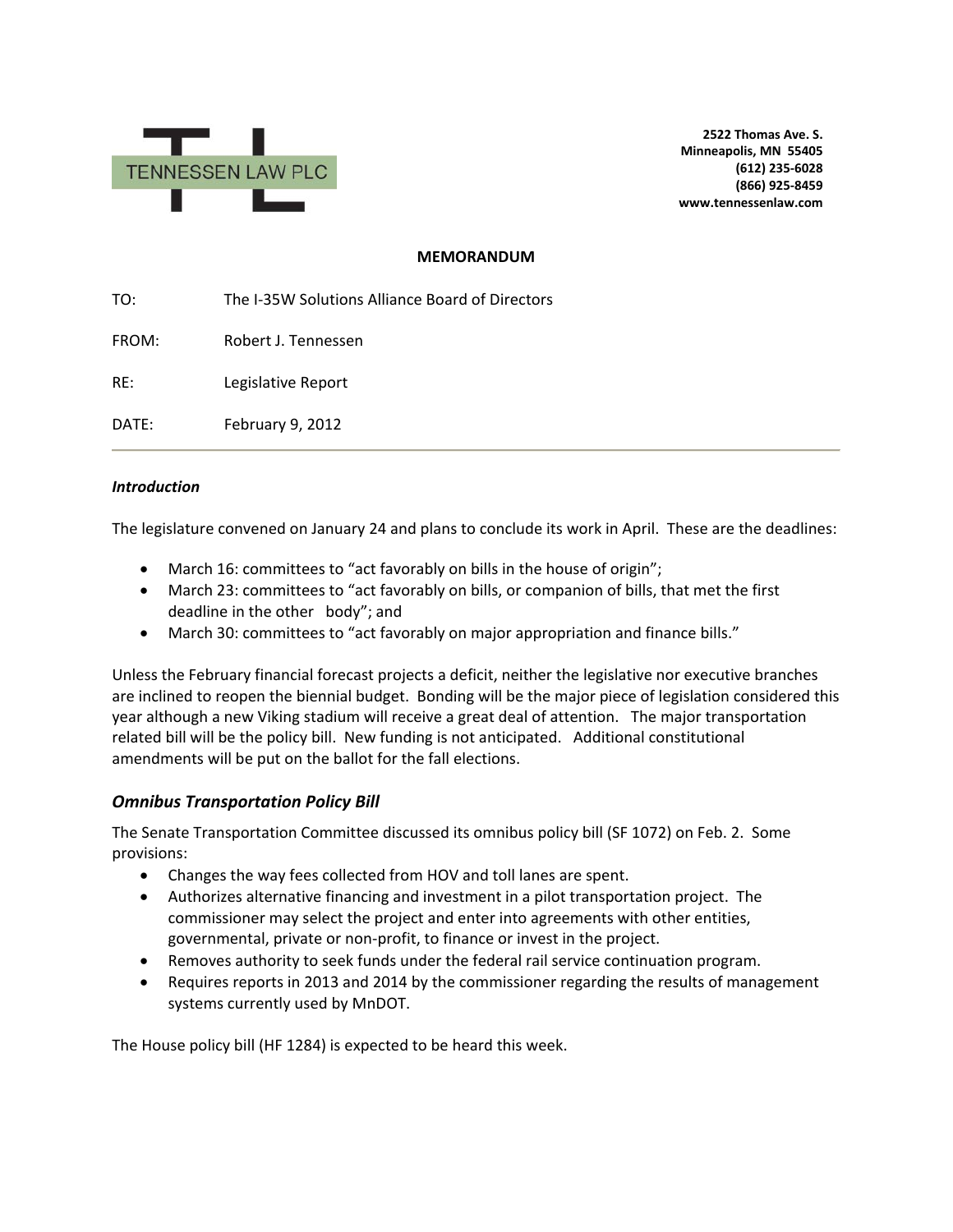## *Transportation Related Bonding Proposals*

Governor Dayton's bonding recommendations include (\$ in thousands):

**Economic Development**

GO Bonds 10,000 Local Gov Match 4,000 The Governor recommends \$10 million for the Transportation Economic Development program to finances infrastructure improvements necessary for economic development and job creation.

## **Transportation Dept**

#### **Local Bridge Replacement Program**

Federal Funds 50,000

GO Bonds 25,000

The Governor recommends \$25 million to upgrade local bridges. These funds are expected to bring approximately 82 of the 960 bridges currently identified as being in need of significant maintenance up to current standards. Additional funding will be provided by the federal and local governments.

#### **Greater Minnesota Transit**

GO Bonds 10,000

Local Gov Match 2,222

The Governor recommends \$10 million to address the needs of transit facilities in greater Minnesota. Mankato, Duluth, and St. Cloud will receive financial assistance with the costs of building or remodeling maintenance and storage facilities, transportation terminals, and office and vehicle storage space, for projects deemed most critical to those communities. Additional funds will be provided by those local governments and may also include some federal funding.

### **Metropolitan Council**

Federal Funds 125,000 GO Bonds 25,000 Local Gov Match 100,000 The Governor recommends \$25 million for the construction of the Southwest Corridor Light Rail Transit line. The new line will be approximately 15 miles long and will run from Minneapolis to Eden Prairie and will connect to the Central Corridor line. The full share of state funding for this project will require an additional bond appropriation in a future session. Total costs of the project will be shared 50% federal, 40% local and 10% state.

## *Allocation of Bonding for Roads and Bridges and Buildings*

Concern has been expressed over the allocation of bonding for buildings vs. roads and bridges. Two bills have been introduced regarding road and bridge bonding.

- HF 2047 / SF 1685 authorizes \$30 million bonding for local roads and bridges
- HF 2057 / SF 1686 authorizes \$75 million for bridge replacement

## *Federal Funding*

U.S. Secretary of Transportation Ray LaHood is pessimistic about the passage of a federal transportation bill this year and the uncertainty is making it difficult for states to plan long-term projects.